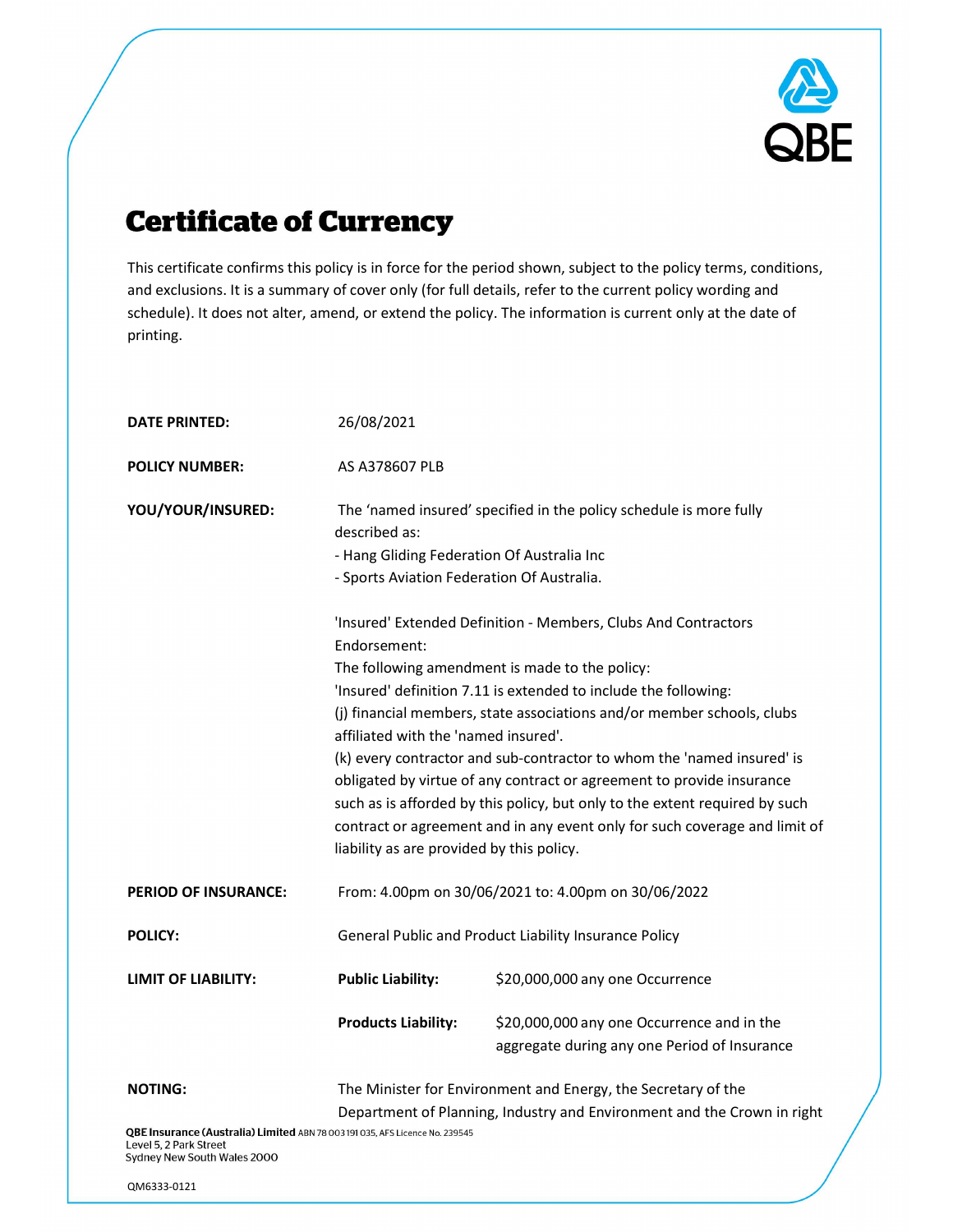

### **Certificate of Currency**

#### of NSW;

The Cape Byron Trust; Parks Victoria and the Secretary of the Department of Environment, Land, Water and Planning; Georgina Lands & Tenements Pty Ltd; Great Missenden Lands Pty Ltd; The Woodlands Park Custodian Company Pty Ltd; Ernest Geoffrey Albers and Pamela Joy Albers, Ballina Shire Council, Wollongong City Council, as principal in accordance with the Policy Definition You, Your, Insured.

#### ENDORSEMENT NOTING LAND OWNER

The entity below is hereby noted as the land owner in respect to the Property tenanted by You situated at the location(s) noted below.

We agree to indemnify the land owner in respect of liability for Personal Injury or Property Damage arising from the negligence of the Insured resulting directly from the tenancy of the property by the Insured, but subject always to the terms, conditions and exclusions of the policy.

- 1. Name of landowner: GP & JA Newton Situation: between Kildare Rd and Woodside Rd Tenterfield, NSW 2372.
- 2. Name of landowner: GW & TA Lodge Situation: Tunbridge Tiers, Tasmania.
- 3. Name of landowners: Asahi Holdings (Australia) Pty Ltd, Asahi Beverages Pty Ltd, Cascade Brewery Co. Situation: Cascade Brewery Company Mount Wellington landing zone

Policy AS A378607 PLB provides cover only for land based activities.

Personal injury or property damage of any person caused by or arising out of the participation of any person in hang gliding, flying or similar activities is excluded.